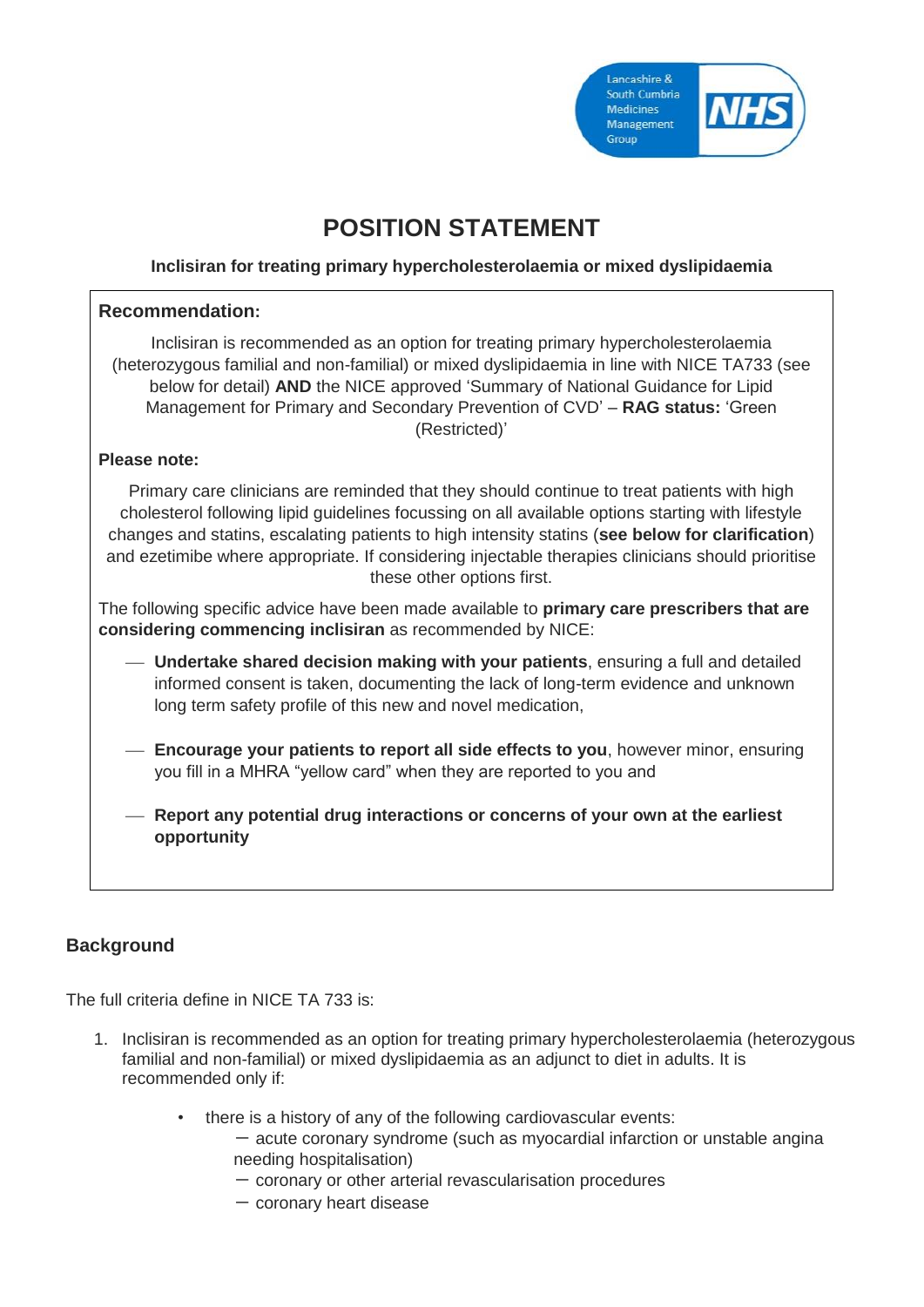- $-$  ischaemic stroke or
- peripheral arterial disease, **and**
- low-density lipoprotein cholesterol (LDL-C) concentrations are persistently 2.6 mmol/l or more, despite maximum tolerated lipid-lowering therapy, that is:
	- $-$  maximum tolerated statins with or without other lipid-lowering therapies or,
	- $-$  other lipid-lowering therapies when statins are not tolerated or are contraindicated, **and**
- the company provides inclisiran according to the commercial arrangement.
- 2. Inclisiran is recommended only in research for treating primary hypercholesterolaemia (heterozygous familial and non-familial) or mixed dyslipidaemia in adults who have no history of cardiovascular events. This research is in the form of a clinical trial currently in development.

**Please note: 'Maximum tolerated statins'** is defined as: either the **maximum dose of a high intensity statin** has been reached, or **further titration is limited by intolerance** (the presence of clinically significant adverse effects that represent an unacceptable risk to the patient or that may reduce compliance with therapy). High intensity statins are defined as (daily dose):

| Atorvastatin | 20 <sub>mg</sub> |
|--------------|------------------|
|              | 40 mg            |
|              | 80 mg            |
| Rosuvastatin | 10 mg            |
|              | 20 mg            |
|              | 40 mg            |
| Simvastatin  | 80 mg            |

#### **Bibliography**

- 1. National institute for Health and Care Excellence: NICE TA733: Inclisiran for treating primary hypercholesterolaemia or mixed dyslipidaemia. Accessed via: <https://www.nice.org.uk/guidance/ta733> [accessed online: 1<sup>st</sup> December 2021].
- 2. National institute for Health and Care Excellence: NICE CG71: Familial hypercholesterolaemia: identification and management. Accessed via:<https://www.nice.org.uk/guidance/cg71> [accessed online: 1<sup>st</sup> December 2021].